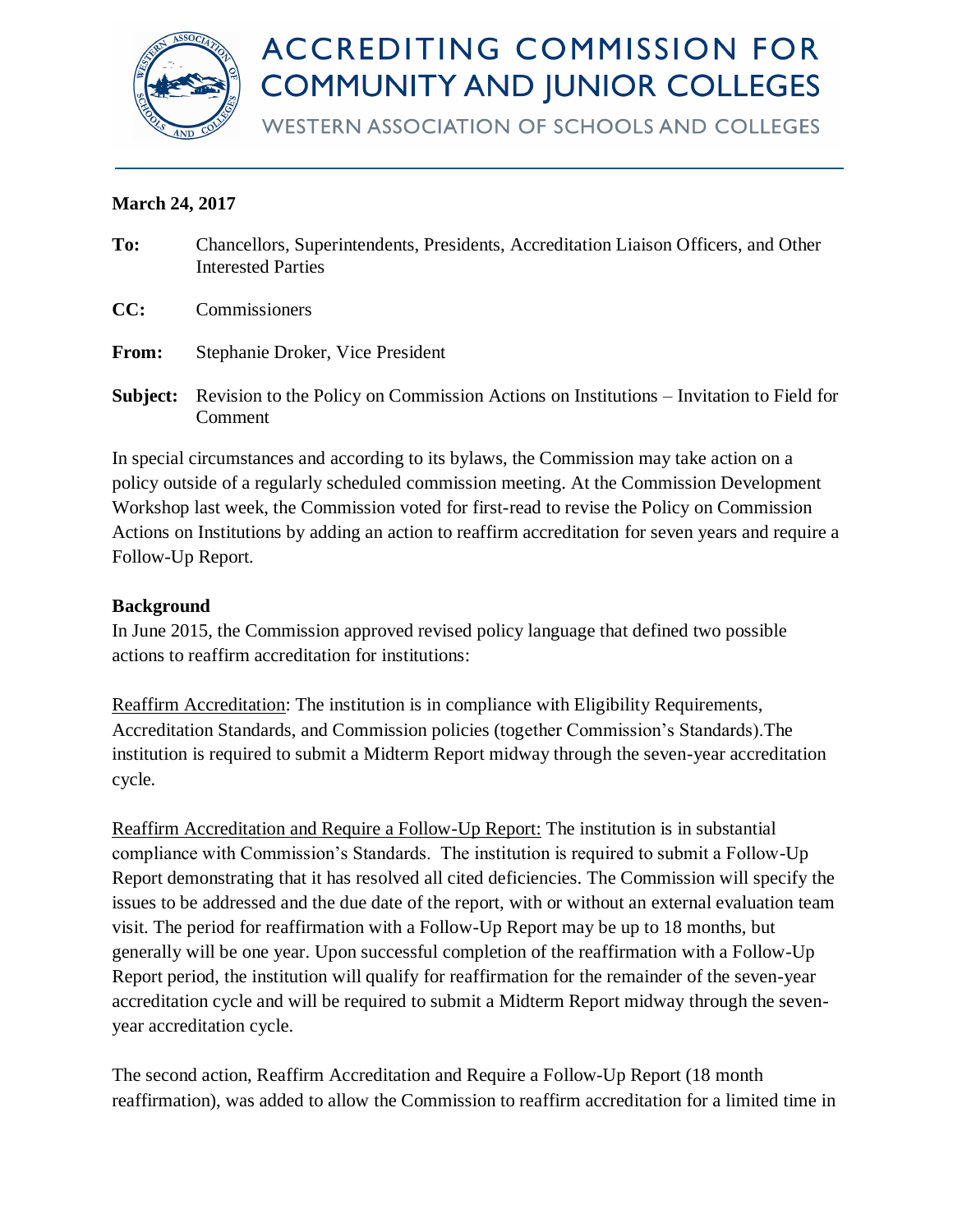order to provide an institution up to  $18$  months<sup>1</sup> to correct deficiencies in that period. If an institution came into compliance within that period, it would have its accreditation reaffirmed for the remainder of the seven-year cycle of accreditation. The Commission revised the policy in response to feedback from the field that requested adequate time for an institution to respond to findings of non-compliance before any sanction would be imposed on an institution.

In practice, the 18 month reaffirmation decision substantially reduced the need to apply sanctions and provided institutions time to resolve issues where they did not meet standards. However, it was also used for all cases where any deficiency was found no matter the number of deficiencies or the seriousness of those deficiencies. Thus, all institutions needing to complete Follow-Up Reports could only be reaffirmed accreditation for 18 months.

# **Policy Revision**

An intermediate action was added to the Policy on Commission Actions on Institutions to allow for institutions to be reaffirmed for the full seven-year cycle with a Follow-Up Report. This action will be applied to institutions that continue to demonstrate compliance with Commission's Standards, but have some minor deficiencies that are easily corrected. The institution will be required to submit a Follow-Up Report demonstrating it has come into compliance. Additionally, the policy language was amended to provide clearer distinction between the Commission actions. To view the policy changes, please see attached.

# **Comments from the Field**

The policy has been reviewed as a first-read by the Commission. The ACCJC invites comments from the field. Therefore, we request that you publicize the information in this memo at your institution. Written comments may be emailed to [accjc@accjc.org](mailto:accjc@accjc.org) and must be received by May 1, 2017. All comments will be submitted for review by the ACCJC's Policy Committee. The committee will incorporate any changes into the policy, which will then be presented to the Commission for a second-reading and action at the June commission meeting. If the Commission adopts the policy at that time, it can be applicable to institutional decisions being made during the June session.

<sup>&</sup>lt;sup>1</sup> 18 month time frame was determined in order to comply with the two-year rule federal requirement that institutions must resolve any and all deficiencies within two years.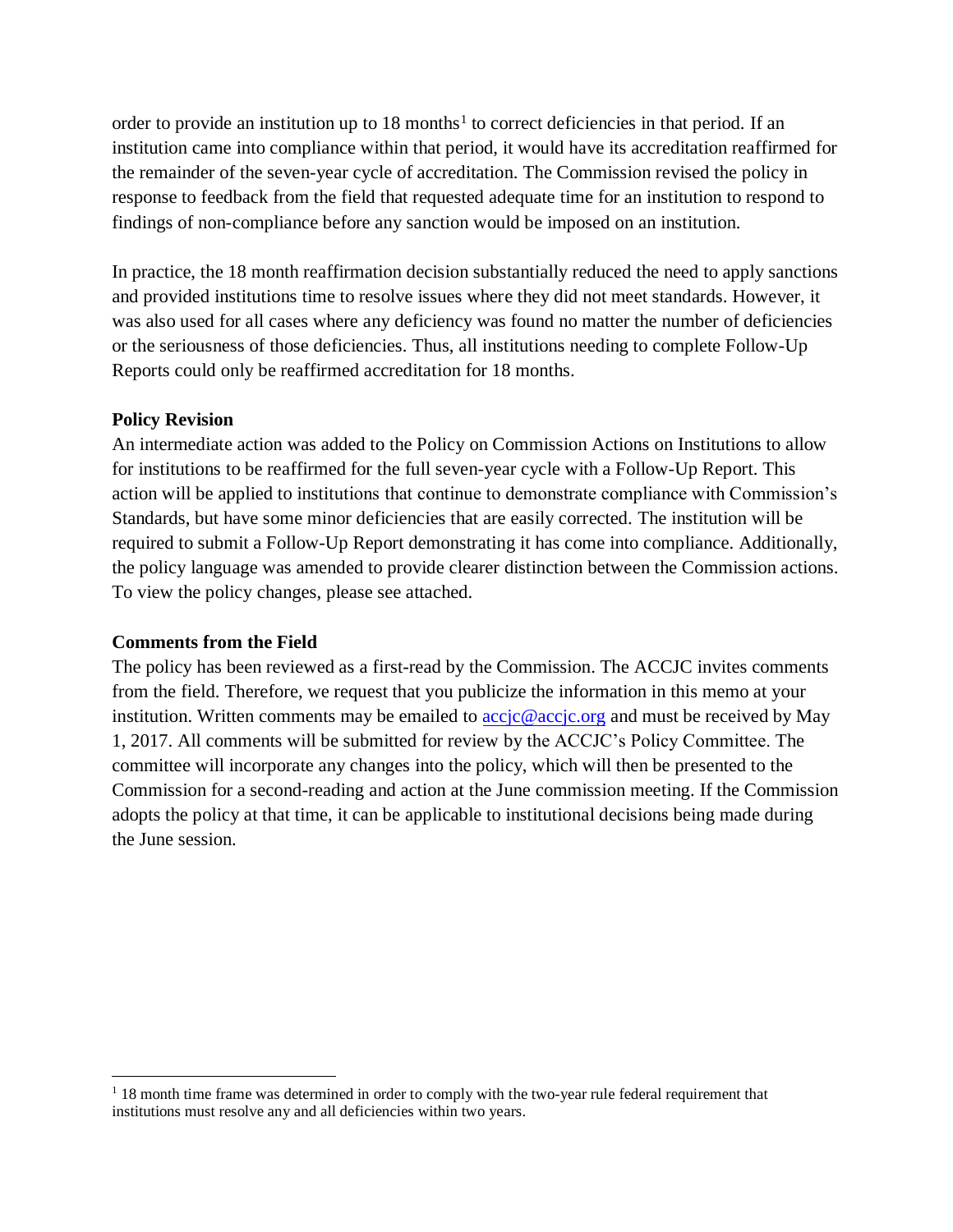## **ACCREDITING COMMISSION FOR COMMUNITY AND JUNIOR COLLEGES** Western Association of Schools and Colleges

# **Policy on Commission Actions on Institutions**

(*Adopted January 1977; Revised January 1979, January 1991, June 1998; Edited July 2002; Revised June 2003; Edited August 2004, January 2006, August 2006, November 2008, January 2009; Revised January 2010, January 2011; Edited August 2012; Revised June 2013, June 2014, June 2015; Edited July 2015; January 2017; 1st Read March 2017*)

This policy sets forth the actions that may be taken on the accredited status of institutions by the Accrediting Commission for Community and Junior Colleges, Western Association of Schools and Colleges (ACCJC). Institutions applying for candidacy or initial accreditation and accredited institutions undergoing periodic evaluation for reaffirmation of accreditation will be reviewed by the Commission. The Commission will examine institutional evidence of student learning and achievement, the Institutional Self Evaluation Report, the Evaluation Team Report, documents from previous evaluations, and other relevant documents to determine whether the institution complies with the Eligibility Requirements, Accreditation Standards, and Commission policies (together Commission's Standards). The Commission will apply, as appropriate, one of the actions listed in this policy.

In the case when an accredited institution no longer demonstrates that it meets the Commission's Standards, the institution will be notified in the Commission action letter of the time it has to come into compliance, which must not exceed two years after first receiving notification of any noncompliance with a standard.<sup>1</sup> If the institution cannot document that it has come into compliance within the designated period, the Commission will take adverse action. In keeping with the provisions of the Higher Education Act of 1965, as amended, the Commission defines adverse actions for accredited institutions as termination of accreditation; denial, or termination for institutions seeking candidacy; and denial for institutions seeking initial accreditation.

The Commission will not condition the granting of candidacy, initial accreditation, or reaffirmation of accreditation on the payment of any fees which are not approved by the Commission for payment of annual dues, evaluation costs, or other fees and assessments to the Accrediting Commission for Community and Junior Colleges, Western Association of Schools and Colleges (ACCJC).

# **Actions on Accredited Status**

l

## **I. Actions on Institutions that are Applicants for Candidacy or are Candidates**

**Grant Candidacy**. Candidacy is a pre-accreditation status granted to institutions that have successfully undergone eligibility review<sup>2</sup> as well as a comprehensive evaluation process using the Accreditation Standards, including preparation of an Institutional Self Evaluation Report and a review by an evaluation team. Candidacy is granted when the institution demonstrates the ability to meet all the Accreditation Standards and

 $2$  See the Policy on Eligibility to Apply for Accredited Status.

**Formatted:** Superscript

<sup>&</sup>lt;sup>1</sup> The Eligibility Requirements, Accreditation Standards, and Commission policies together comprise the Commission's Standards. College deficiencies may result in noncompliance with a standard that is in the Eligibility Requirements, Accreditation Standards, or in Commission policies.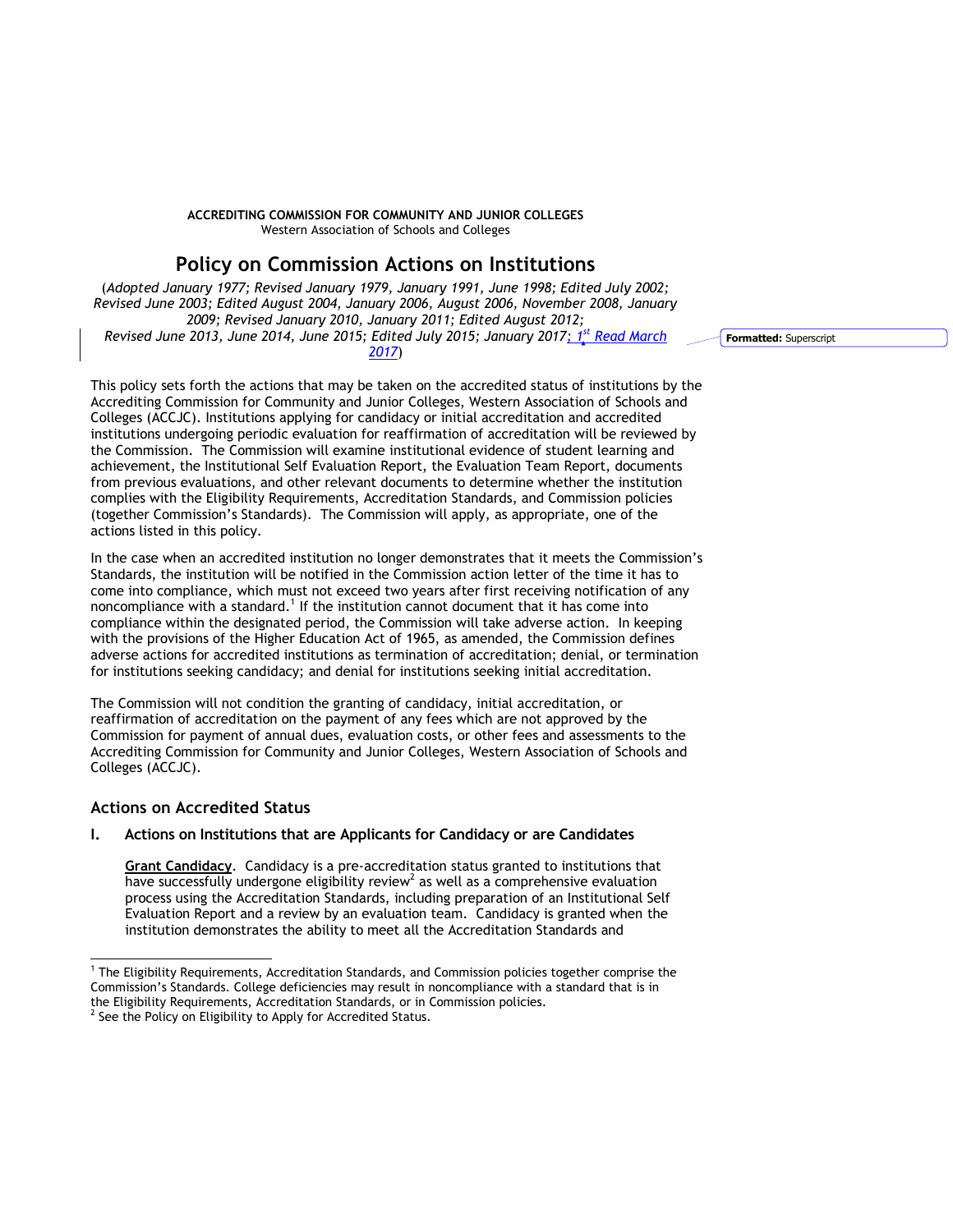Commission policies, or to fully meet them within the two-year candidate period. Candidacy indicates that an institution has achieved initial association with the Commission and is progressing toward accreditation. During candidacy, the institution undertakes the necessary steps to reach demonstrable and complete compliance with Accreditation Standards. This includes an Institutional Self Evaluation Report in preparation for initial accreditation. Candidate status may be extended for two years, for a total period not to exceed four years.

**Deny Candidacy**. Candidacy is denied when the Commission determines, on review of the institution's initial comprehensive evaluation for candidacy, that the institution has demonstrated that it does not meet all of the Eligibility Requirements, or does not meet a significant portion of the Accreditation Standards and Commission policies, and therefore cannot be expected to meet all Accreditation Standards and Commission policies within a two-year period. Denial of candidacy is subject to a request for an appeal under the applicable policies and procedures of the Commission.

**Extend Candidacy**. Candidacy is extended at the conclusion of the initial two-year candidacy period, in response to a college request, when the Commission determines that a candidate institution continues to meet the Eligibility Requirements and has made significant progress toward meeting the Accreditation Standards, and Commission policies, and anticipates that the institution will meet all Accreditation Standards, and Commission policies if granted additional time to do so. Candidacy can be extended once for a twoyear period. Four years in candidate status is the maximum allowable.

**Terminate Candidacy**. Candidacy is terminated when the Commission determines that an institution has not maintained its eligibility for candidacy or has failed to explain or correct deficiencies of which it has been given notice. Termination is subject to a request for an appeal under the applicable policies and procedures of the Commission. If candidacy is terminated, the institution may not reapply for candidacy for at least two years.

## **II. Actions on Institutions which are Applicants for Initial Accreditation**

**Grant Initial Accreditation**. Initial accreditation may be granted after a comprehensive institutional evaluation demonstrating that the institution is in compliance with the Eligibility Requirements, Accreditation Standards, and Commission policies (together Commission's Standards). The institution is required to submit a Midterm Report midway through the seven-year accreditation cycle. The institution must be fully evaluated again within a maximum of seven years from the date of the Commission action granting initial accreditation.

**Extend Candidacy**. The Commission may extend candidacy in lieu of granting initial accreditation when the institution has not met the conditions for initial accreditation and has had candidacy for one two-year term. Candidacy can only be extended for a maximum of two years.

**Deny Initial Accreditation**. The Commission denies initial accreditation when an applicant institution is not in compliance with the Commission's Standards within the maximum period allowed for a college to remain in candidacy. A denial is subject to a request for an appeal under the applicable policies and procedures of the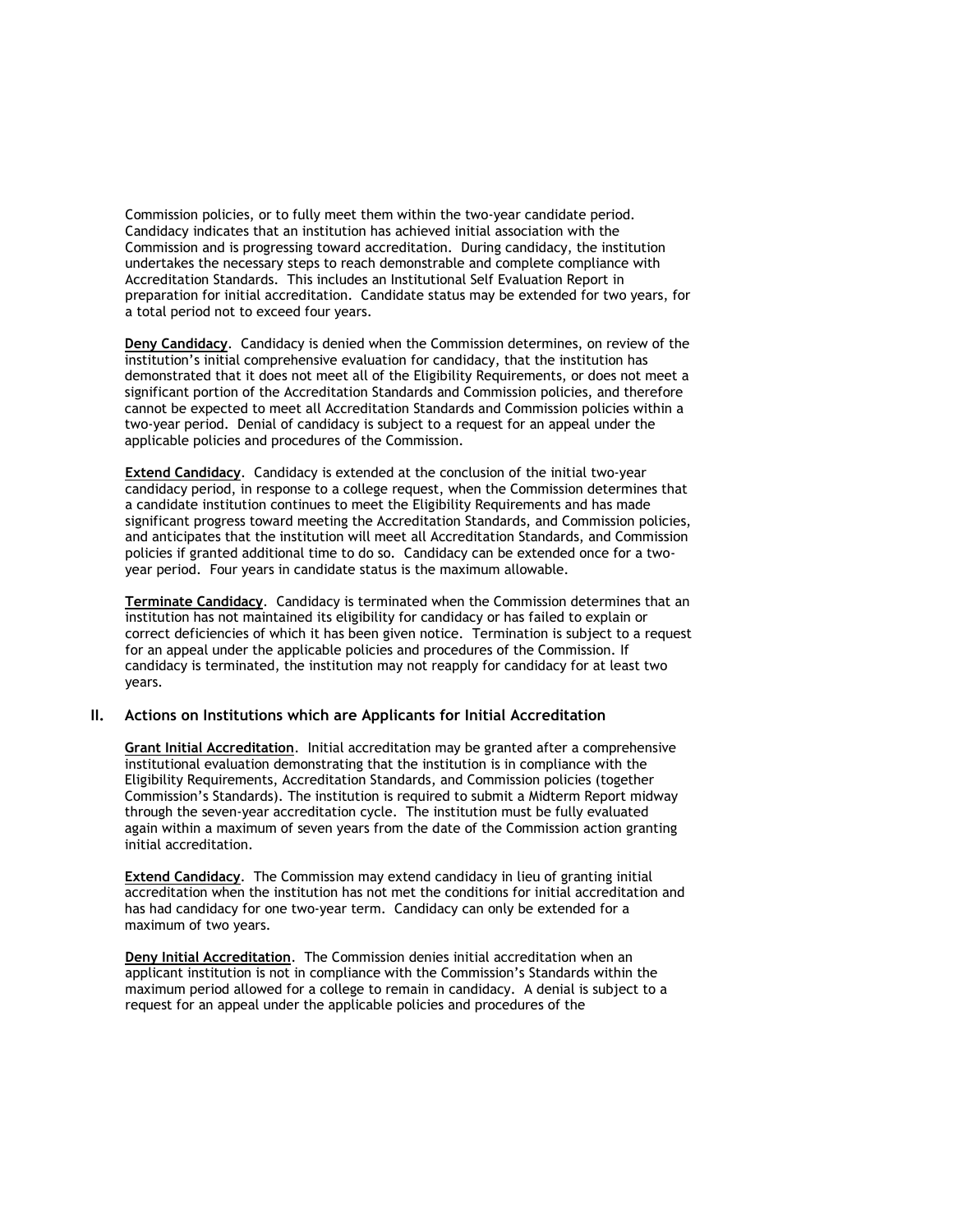Commission. If initial accreditation is not granted, the institution may not reapply for candidacy for at least two years.

## **III. Actions on Accredited Institutions**

## **Actions that Reaffirm Accreditation**

**Reaffirm Accreditation**. The institution is in compliance with the Eligibility Requirements, Accreditation Standards, and Commission policies (together Commission's Standards). The institution is reaffirmed accreditation for seven years and is required to submit a Midterm Report midway through the seven-year accreditation cycle.

**Reaffirm Accreditation and Require a Follow-Up Report**. The institution continues to demonstrate compliance with Eligibility Requirements, Accreditation Standards, or Commission policies, but has some minor deficiencies. The institution is required to submit a Follow-Up Report demonstrating that it has resolved the deficiencies. The Commission will specify the issues to be addressed and the due date of the Follow-Up Report. The period of reaffirmation is seven years. The institution is required to submit a Midterm Report midway through the seven year cycle.

**Reaffirm Accreditation for 18 months and Require a Follow-Up Report** The institution has significant deficiencies with Eligibility Requirements, Accreditation Standards, and Commission policies. The institution is required to submit a Follow-Up Report demonstrating that it has resolved all cited deficiencies. The Commission will specify the issues to be addressed and the due date of the report, with or without an evaluation team visit. The period for reaffirmation with a Follow-Up Report will be 18 months. may be up to 18 months, but generally will be one year. Upon successful completion of the reaffirmation with a Follow-Up Report period, the institution will qualify for reaffirmation for the remainder of the seven-year accreditation cycle and will be required to submit a Midterm Report midway through the seven-year accreditation cycle.

## **Sanctions**

Sanctions serve as an indicator of the severity of noncompliance by an institution. The determination is based upon the conditions of the college, and its history of compliance with standards.

Institutions are advised that the U.S. Department of Education requires recognized accrediting bodies to terminate accreditation when an institution is determined to be out of compliance with any Eligibility Requirement, Accreditation Standard, or Commission policy.<sup>3</sup>

**Warning**. An institution has been determined by the Commission not to meet one or more standards, these deficiencies lead to serious noncompliance with the Standards, and Reaffirmation for One Year eighteen months is not warranted. When the Commission finds

**Formatted:** Strikethrough

3 Please refer to Enforcement Action in the definitions section at the end of this policy.

**Formatted:** Indent: Left: 0" **Formatted:** Font: Bold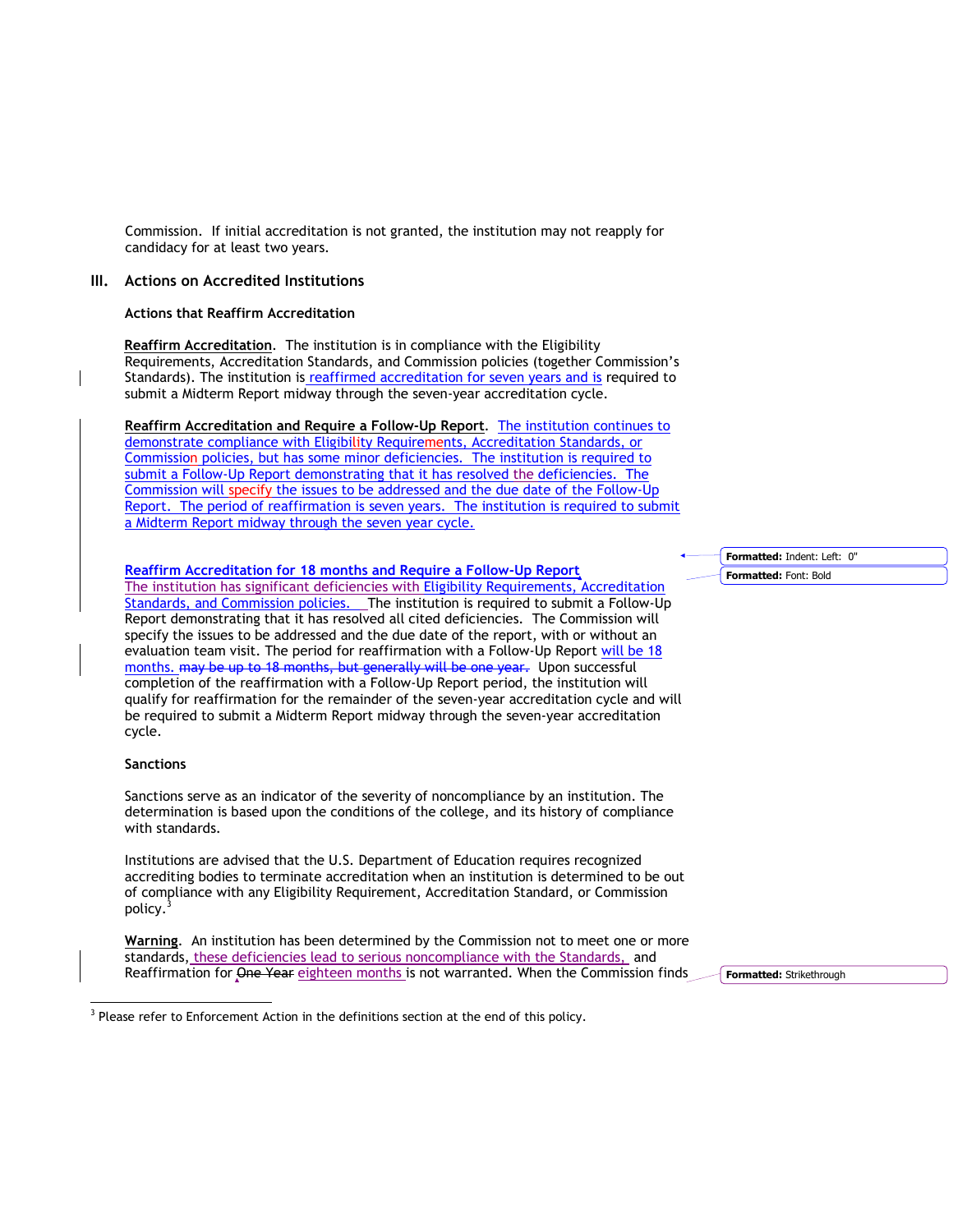that an institution is out of compliance with the Commission's Standards to an extent that gives concern to the Commission, it may **issue Warning** to the institution to correct its deficiencies, refrain from certain activities, or initiate certain activities, and meet the standards. The Commission may also **issue Warning** if the institution has acknowledged within its Institutional Self Evaluation Report or Special Report the deficiencies leading to serious noncompliance, and has demonstrated affirmative steps and plans to fully resolve the deficiencies within twelve months. The Commission will specify the time within which the institution must resolve the deficiencies and demonstrate compliance, generally twelve to eighteen months. During the Warning period, the institution will be subject to reports and visits at a frequency to be determined by the Commission. If Warning is issued as a result of the institution's comprehensive review, reaffirmation is delayed during the period of Warning. The accredited status of the institution continues during the Warning period.

**Probation**. An institution has been determined by the Commission not to meet one or more standards, and there is a serious concern on the part of the Commission regarding the level and/or scope of the noncompliance issues. When an institution deviates significantly from the Commission's Standards, but not to such an extent as to warrant a Show Cause mandate or the termination of accreditation, the Commission will **impose Probation.** The Commission may also **impose Probation** when the institution fails to respond to conditions placed upon it by the Commission, including a Warning. The Commission will specify the time within which the institution must resolve deficiencies and demonstrate its compliance with the Commission's Standards, generally twelve to eighteen months. A shorter period may be given if the severity of noncompliance warrants it. During the Probation period, the institution will be subject to reports and visits at a frequency to be determined by the Commission. If Probation is imposed as a result of the institution's comprehensive review, reaffirmation is delayed during the period of Probation. The accredited status of the institution continues during the Probation period.

**Show Cause**. When the Commission finds an institution to be in substantial noncompliance with the Commission's Standards, it will **mandate Show Cause**. The Commission may also **mandate Show Cause** when the institution has not responded to the previous conditions imposed by the Commission. Under Show Cause, the institution is required to demonstrate why its accreditation should not be withdrawn at the end of a stated period by providing evidence that it has corrected the deficiencies noted by the Commission and is in compliance with the Commission's Standards. In such cases, the burden will rest on the institution to demonstrate why its accreditation should be continued. The Commission will specify the time within which the institution must resolve deficiencies and meet the standards. The period will generally be six months or less. If the loss of accreditation will likely cause an institution to close, then during the Show Cause period, the institution must make preparations for closure according to the Commission's "Policy on Closing an Institution." While under a Show Cause mandate, the institution will be subject to reports and visits at a frequency to be determined by the Commission. If Show Cause is mandated as a result of the institution's comprehensive review, reaffirmation is delayed pending the institution's ability to demonstrate why its accreditation should be continued. The accredited status of the institution continues during the period of the Show Cause mandate.

#### **Actions Related to Commission Withdrawal of Accreditation**

**Withdraw Accreditation for Noncompliance**. If, in the judgment of the Commission, an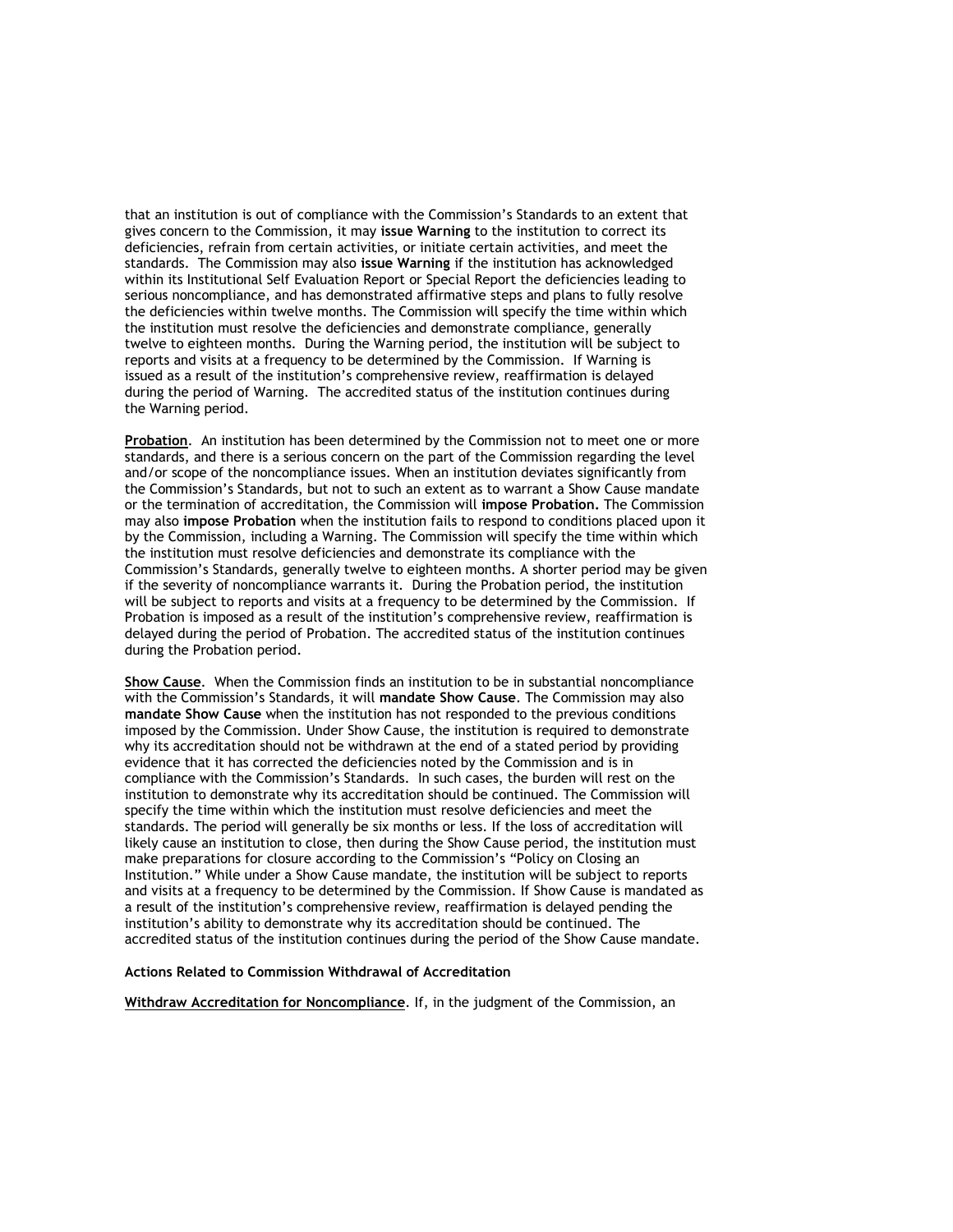institution has not satisfactorily explained or corrected deficiencies of which it has been given notice, or has taken an action that has placed it significantly out of compliance with the Eligibility Requirements, Accreditation Standards, and Commission policies (together Commission's Standards), its accreditation may be withdrawn. The Commission will give the institution written reasons for its decision. Commission withdrawal of an institution's accreditation is subject to a request for an appeal under the applicable policies and procedures of the Commission. The accredited status of the institution continues pending completion of any appeal process the institution may request. Otherwise, the institution's accreditation ends on the date when the time period permitting such a request expires. In such a case, the institution must complete the entire accreditation process beginning with Eligibility Review and then Candidacy to regain its accreditation.

**Grant Restoration Status.** When there has been a Commission action to withdraw the accreditation of a member institution for noncompliance, prior to the withdrawal effective date established by the Commission or within seven days after completion of any requested appeal process,<sup>4</sup> whichever is later, the institution may submit a request for granting of Restoration Status. If, however, an institution has been granted a good cause extension to come into compliance with any standard prior to the withdrawal action, $<sup>5</sup>$  the institution</sup> may not apply for Restoration Status following withdrawal. An institution may apply for Restoration Status only one time within a twenty (20) year period.

The request for granting of Restoration Status must be accompanied by a completed Eligibility Application, demonstrating compliance with the Eligibility Requirements. Upon receipt of the institution's request, the Commission shall schedule a comprehensive evaluation of the institution no later than four months following the request. The institution must submit an institutional self-evaluation four to six weeks prior to the scheduled visit.

For the period leading to completion of the comprehensive evaluation for Restoration Status, the withdrawal effective date will be rescinded and the withdrawal implementation will be suspended. The institution's status will be accredited, pending withdrawal.

The comprehensive evaluation for Restoration Status will determine if the institution meets all Eligibility Requirements and has demonstrated either its compliance with all of the Accreditation Standards and Commission policies or the ability to meet them within the two-year Restoration Status period. If, in the judgment of the Commission, the institution fully meets all Eligibility Requirements and has demonstrated either its compliance with all of the Accreditation Standards and Commission policies or the ability to fully meet all Accreditation Standards and Commission policies within the two-year Restoration Status period, the institution will be granted Restoration Status. If, however, in the judgment of the Commission, the institution does not fully meet all Eligibility Requirements and/or has not demonstrated the ability to fully meet all Accreditation Standards and Commission policies within the two-year Restoration Status period, the withdrawal implementation will

 4 The other administrative remedy provided to an institution for which the Commission has acted to withdraw accreditation is an appeal heard before an Appellate Hearing Panel, in accordance with the Bylaws of the Accrediting Commission for Community and Junior Colleges, Western Association of Schools and Colleges (ACCJC).

<sup>5</sup> See Enforcement Action and Good Cause Extension in the definitions section at the end of this policy.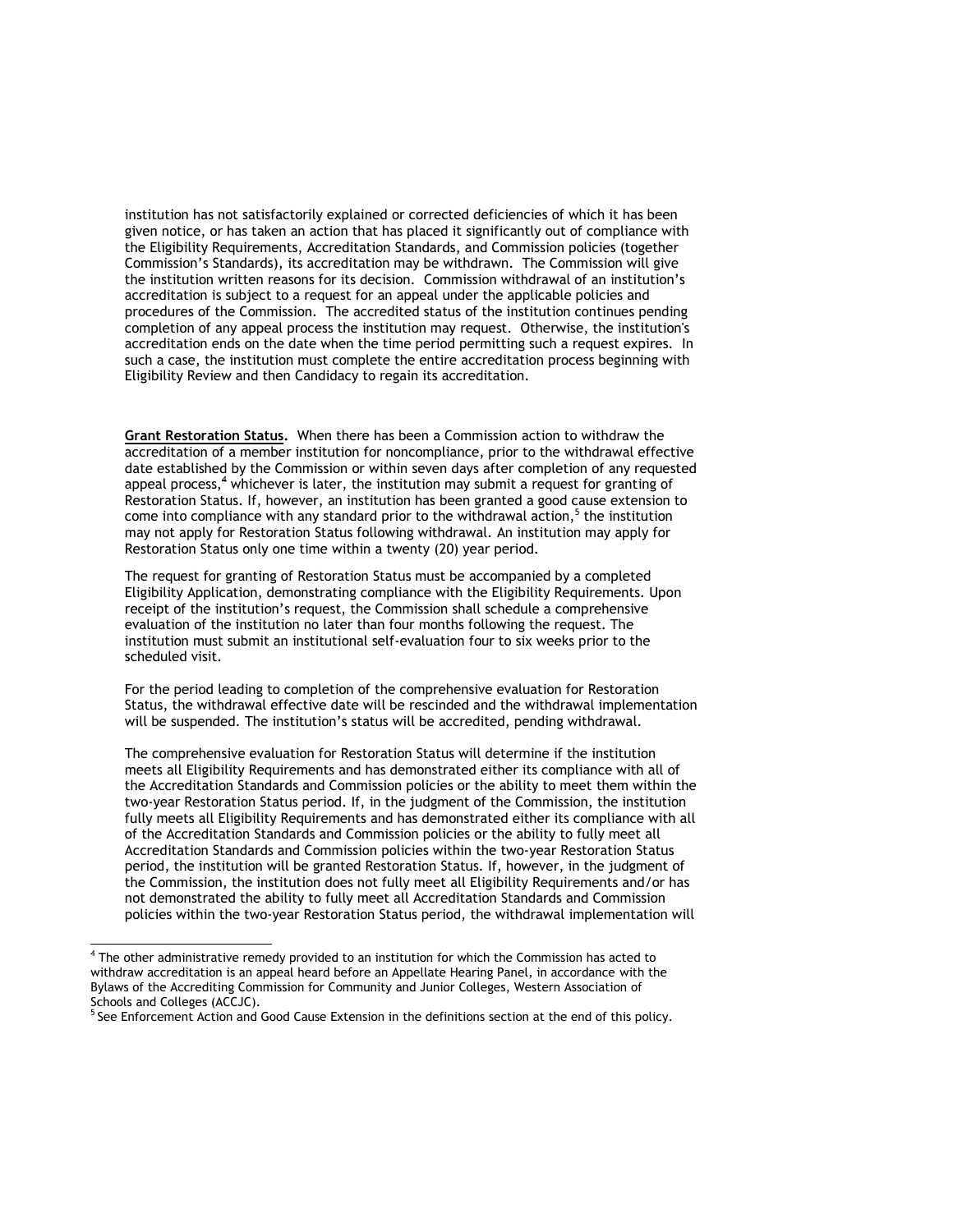be reactivated and the effective date will be immediate, or the end of the semester, if one is in session. There will be no further right to request an appeal in this matter.

### Restoration Status Period

The Commission shall determine such follow-up and special reports as may be warranted during the Restoration Status. At the conclusion of the Restoration Status period, a comprehensive evaluation will be conducted for the purpose of determining whether the institution has demonstrated its compliance with the Eligibility Requirements, Accreditation Standards, and Commission policies (together Commission's Standards). If, in the judgment of the Commission, the institution is in compliance with the Commission's Standards, then the accredited status of the institution will be reaffirmed. However, if in the judgment of the Commission the institution is not in compliance with the Commission's Standards, then the withdrawal implementation will be reactivated. The Commission's decision to reactivate the withdrawal implementation is subject to a request for appeal, which must be made within thirty (30) calendar days' notice of the Commission's decision. If the institution elects to appeal the Commission's decision to reactivate the withdrawal implementation, the accredited status of the institution continues to be "accredited, pending withdrawal," until the completion of the Restoration status appeal process.<sup>6</sup> Otherwise, the institution's accreditation ends on the date when the time period permitting such request expires, or at the end of the semester, if one is in session.

**Administratively Withdraw Accreditation.** The Commission may administratively withdraw the accreditation of a member institution for nonpayment of dues, costs incurred as part of an evaluation team visit, or special assessments, following provision of notice to the institution of nonpayment and sufficient time to pay, and upon providing 60 days notice of the impending termination action.

### **Other Actions on Institutions**

l

**Defer Action***.* The Commission may postpone its decision on the candidacy or initial accreditation of an institution pending receipt of specific documentation, as identified by the Commission that is needed in order to grant candidacy or initial accreditation. The deferral may be for a period not to exceed six months.

The Commission may postpone a decision on the reaffirmation of accreditation of an institution pending receipt of specified additional information from the institution. The response from the institution may be followed by a visit addressed primarily to the reasons for the deferral. The Commission will specify the nature, purpose, and scope of the information to be submitted and of the visit to be made. The accredited status of the institution will continue during the period of deferral. The deferral may be for a period not to exceed six months.

**Require a Report and Site Visit to Verify Sustained Compliance.** The Commission may require that a report be submitted by an institution and/or a site visit be conducted at an institution to verify sustained compliance with the Commission's Standards. That

<sup>&</sup>lt;sup>6</sup> An institution's status at the conclusion of the Restoration appeal process is subject to the outcome of such appeal, which is conducted pursuant to applicable ACCJC policies and procedures.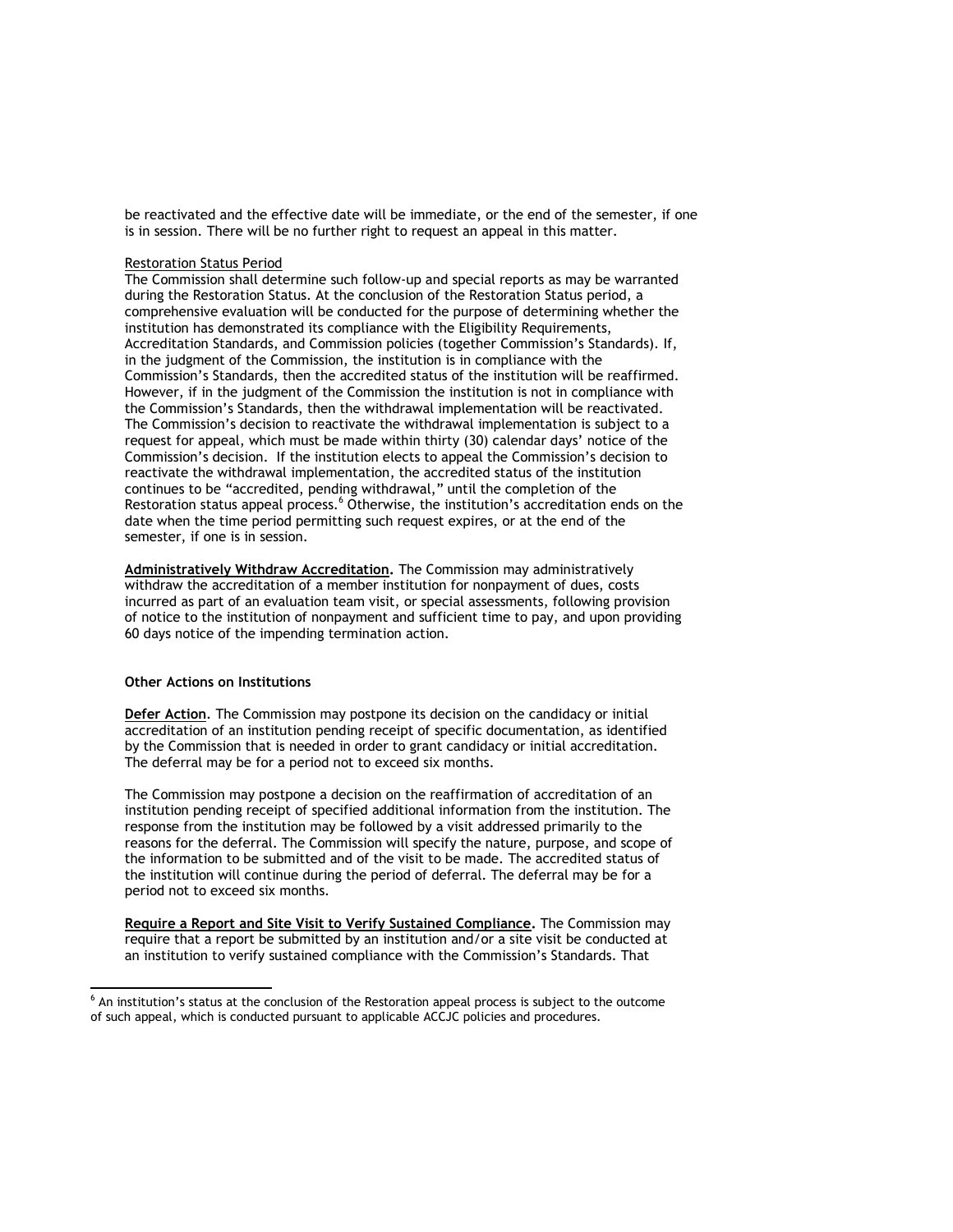report and/or site visit may be required when an institution has demonstrated current compliance with standards in a report, with or without a visit, but has a recent history of serious noncompliance or a pattern of falling out of compliance and then regaining compliance for a short period.

**Accept Institutional Request for Voluntary Withdrawal.** An institution may voluntarily withdraw its request for initial candidacy at any time (even after evaluation) prior to action by the Commission on the institution's accredited status. Upon receipt of written notice of voluntary withdrawal by the institution through its chief executive officer and governing board, the Commission will act to accept the withdrawal.

Candidate institutions and accredited institutions may voluntarily withdraw from accreditation at any time by submitting notification to the Commission of the intention to withdraw and the expected time for the withdrawal effective date. If the voluntary withdrawal will result in the likely closure of the institution or certain programs, then the institution must submit a closure plan in accordance with the Policy on Closing an Institution. The Commission will act at its next meeting to accept the institution's voluntary withdrawal upon fulfillment of the closure plan.

If the voluntary withdrawal is based on the anticipation of accreditation by another recognized accrediting agency, the Commission will act to accept the institution's voluntary withdrawal upon receipt of notification by the U.S. Department of Education that another recognized accrediting agency has been authorized for the institution. While that notification is pending, the institution will remain accredited by the ACCJC, with all the attendant responsibilities of a member institution.

**Accept Institutional Re-application for Accredited Status.** In the event of the withdrawal of accreditation of an institution, the institution must complete again the entire accreditation process, starting with the Eligibility Review and then Candidacy, to regain accreditation.

**======================**

#### **Definitions Related to Commission Actions and Action Letters**

**Accreditation Cycle**. The accreditation cycle is a seven-year period beginning at the conclusion of a comprehensive review and continuing through the next comprehensive review<sup>7</sup>. During the accreditation cycle, all institutions complete annual reports and a midterm report. Institutions may be required to complete other reports with or without visits as determined by the Commission based upon the institution's status of compliance with standards.

**Compliance**. The institution meets or exceeds all of the Commission's Standards.

**Substantial Compliance**. The institution meets or exceeds the Commission's Standards as a whole, but for a few which do not place the institution or its students at imminent

l

 $^7$  The seven-year cycle will take effect and begin for an institution when it has concluded its initial comprehensive review under the Accreditation Standards adopted in June, 2014.